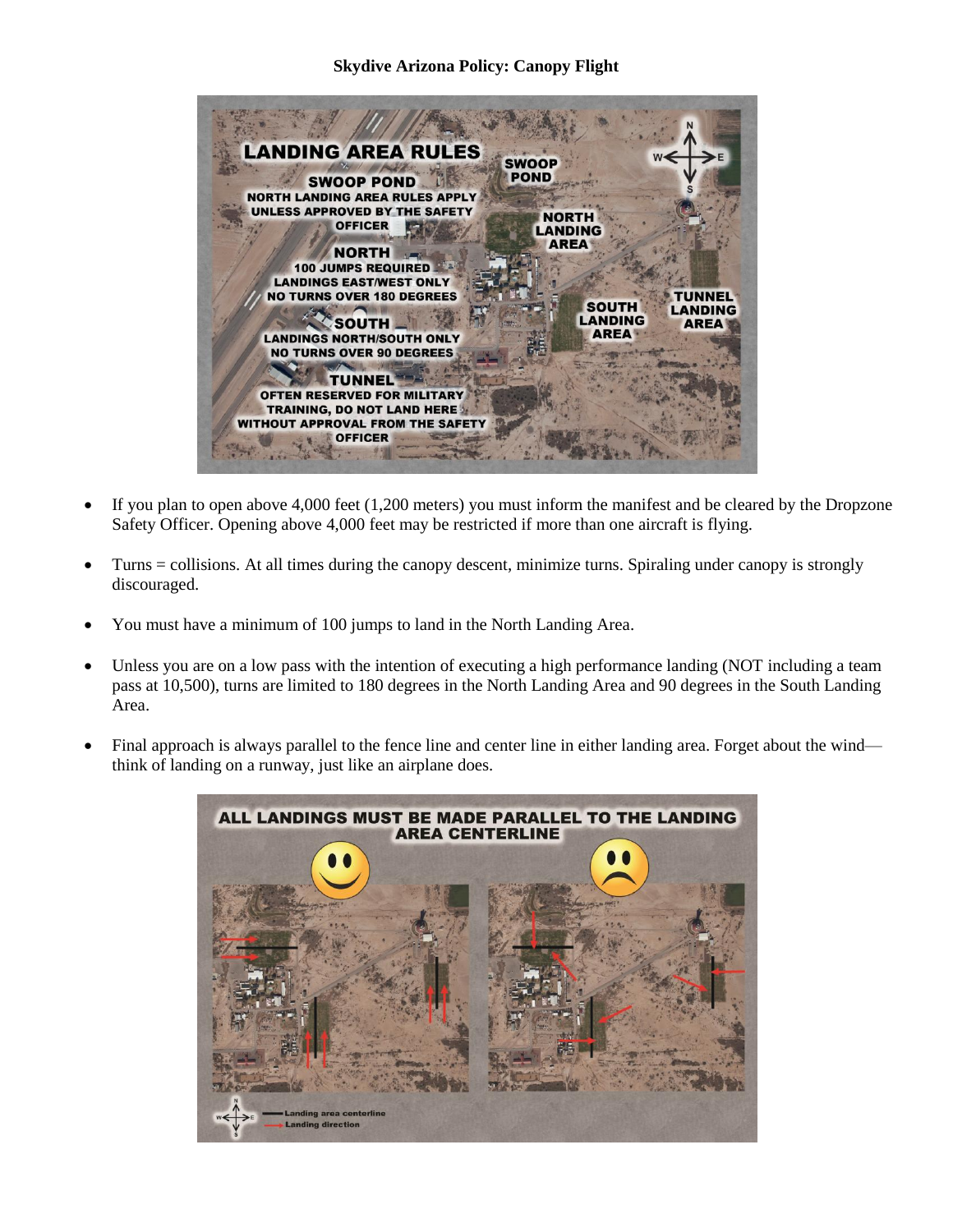DO NOT cross the North Landing Area centerline on your turn to final approach. If you approach from the south, land on the south side. If you approach from the north, land on the north side.



 Landing direction is established by the tetrahedrons. In a direct crosswind situation the first person to land sets the direction.

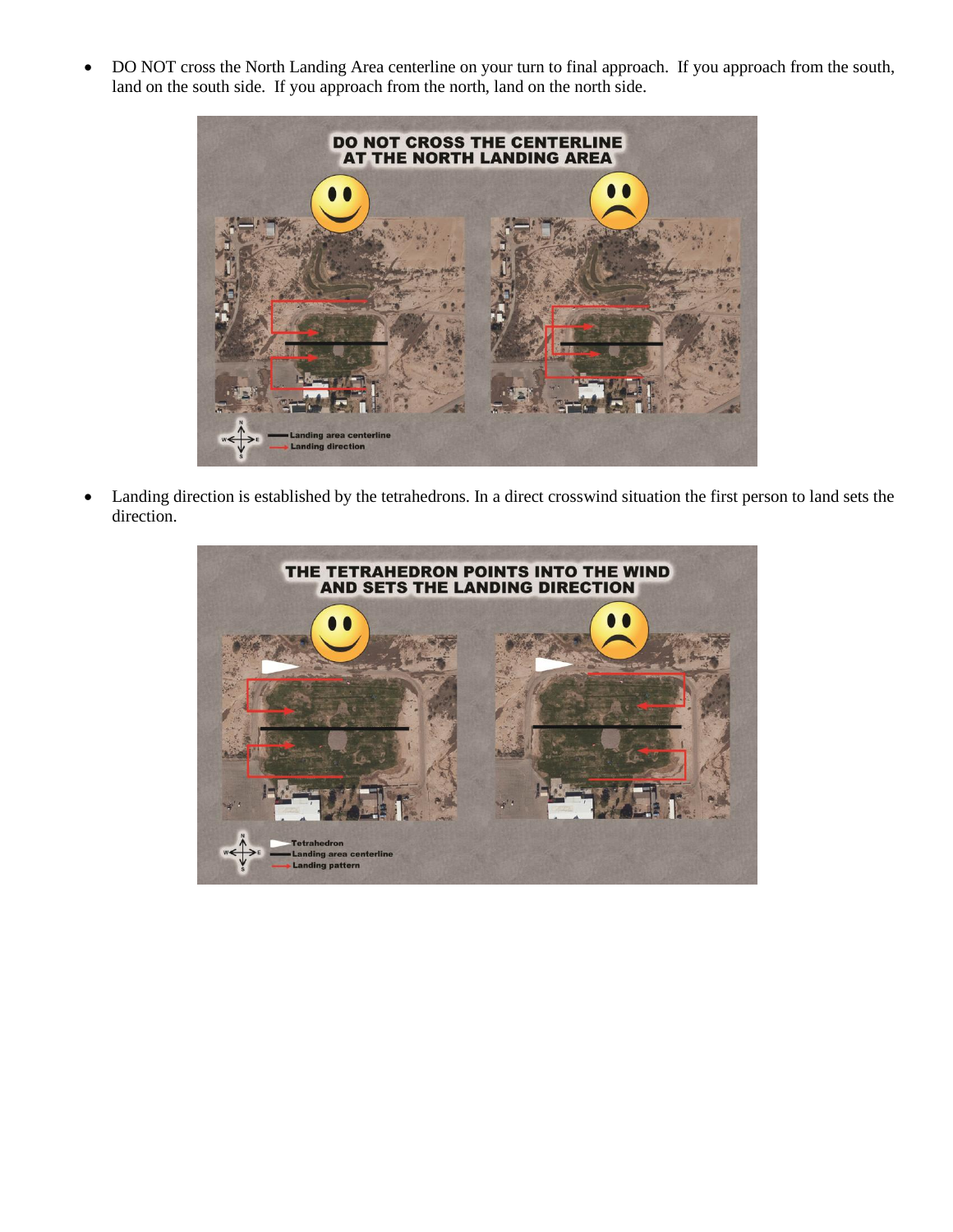

- The landing pattern is considered to begin at 1,000 feet (300 meters) above the surface.
- No 'S' turns or sashays in the landing pattern.



- No flight in deep brakes in the landing pattern.
- Canopies that are below you in the pattern have the right of way even if your descent rate is higher and you will land before them.
- Anyone landing in the North Landing Area should consider the consequences of overshooting to the west on calm days or being caught too far down wind when winds are strong from the east or north.